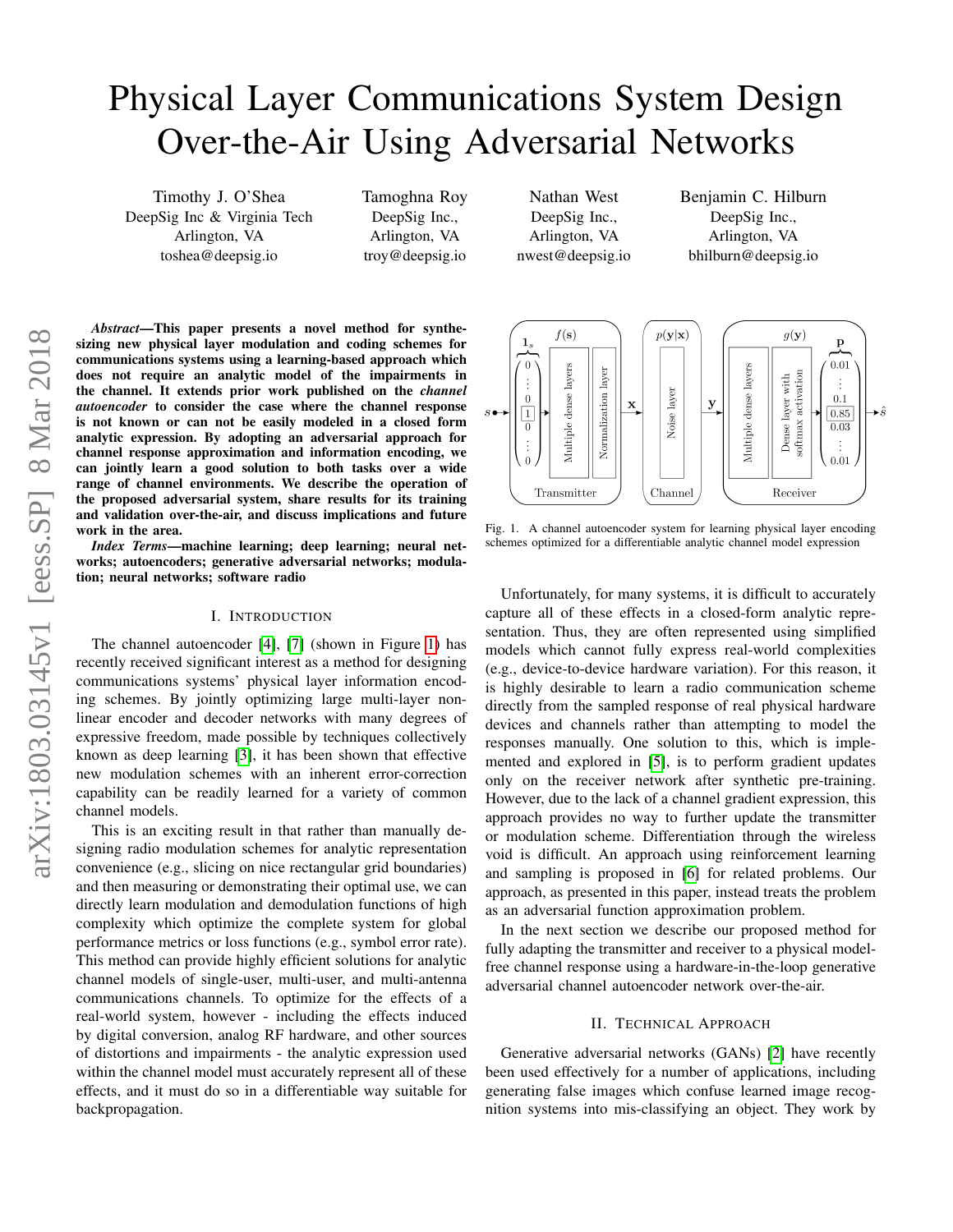

<span id="page-1-0"></span>Fig. 2. A generative adversarial network for learning a communications system over a physical channel with no closed-form model or expression

simultaneously training multiple adversarial objective functions, simultaneously or iteratively, which inform and improve each others' performance for some task. In the false image generation case, the basic approach trains a discriminator whose objective is to minimize the error in classifying images as *real* or *fake*, and a second network whose objective is to minimize the error in generating images from noise which classify as *real*. Since the original work in [\[2\]](#page-3-5), numerous variations of this approach have significantly improved the performance of GANs [\[8\]](#page-3-6), but they generally use the same original concept. Building upon this work, we combine our prior work on channel autoencoders with ideas inspired by GAN research to jointly optimize for the two tasks of:

- 1) approximating the response of the channel in any arbitrary communications system, and
- 2) learning an optimal encoding and decoding scheme which optimizes for some performance metric (e.g., low symbol error rate)

The basic configuration of this approach, which we refer to as a Communications GAN (CommGAN), is shown in Figure [2.](#page-1-0) Here, as with the original channel autoencoder shown in Figure [1,](#page-0-0) we leverage two networks for encoding and decoding of information symbols (*s*) which comprise our communications transmitter and receiver. The encoder network,  $f(s, \theta_f)$ , encodes codeword indices or bits into transmit waveform (sample values) or constellation (I/Q) values using a set of encoder weights  $\theta_f$  through a series of neural network layers.<br>The encoder network comprises fully connected layers with The encoder network comprises fully connected layers with a ReLU activation, which enables non-linear transformations. The decoder network,  $g(y, \theta_g)$ , does the inverse - mapping the set of received samples (i.e., digitized voltage levels at the receive antenna) into a set of likelihood levels for each bit or codeword which may have been transmitted. The decoder network also comprises a series of fully connected layers, again using ReLU for non-linear transforms, and a SoftMax output activation. In contrast to our original channel autoencoder work, we do not employ a channel model such as an analytic expression for Additive White Gaussian Noise (AWGN) or Rayleigh fading, but instead introduce two forms of the channel  $h(x)$  to encompass modeling of any black-box channel transform:

- 1)  $h_0(x)$ : A real-world physical measurement of the response of a communications system comprising a transmitter, a receiver, and a channel.
- 2)  $h_1(x, \theta_h)$ : A non-linear multi-layer neural network which seeks to mimic the channel response of  $h_0$  synthetically.

Throughout the training process, we use each of these channel expressions to iteratively arrive at an optimized solution. The simplified training approach used to train each of these networks is described in pseudo-code in Algorithm [1.](#page-1-1) Initially, we use a Mean-Squared Error (MSE) channel approximation loss  $(\mathcal{L}_0)$ , and a sparse categorical cross-entropy channel autoencoder loss  $(\mathcal{L}_1)$ .

<span id="page-1-1"></span>

| <b>Algorithm 1:</b> CommGAN Training Routine                     |                                                                               |
|------------------------------------------------------------------|-------------------------------------------------------------------------------|
| $\theta_f, \theta_h, \theta_g \leftarrow$ random initial weights |                                                                               |
| <b>2 foreach</b> epoch in epochs <b>do</b>                       |                                                                               |
| 3                                                                | <b>foreach</b> step in steps <sub>0</sub> do                                  |
| $\overline{\mathbf{4}}$                                          | $s_0 \leftarrow$ random symbol values                                         |
| 5                                                                | $y_0 = h_0(f(s_0, \theta_f))$                                                 |
| 6                                                                | $\hat{y}_0 = h_1(f(s_0, \theta_f), \theta_h)$                                 |
| 7                                                                | $\theta_h \leftarrow$ Adam Update $(\mathcal{L}_0(y_0, \hat{y}_0))$           |
| 8                                                                | <b>foreach</b> step in steps <sub>1</sub> do                                  |
| 9                                                                | $s_0 \leftarrow$ random symbol values                                         |
| 10                                                               | $\hat{s}_0 = g(h_1(f(s_0, \theta_f)), \theta_g)$                              |
| 11                                                               | $\theta_f, \theta_g \leftarrow$ Adam Update $(\mathcal{L}_1(s_0, \hat{s}_0))$ |
| 12                                                               | Display metrics                                                               |
| 13                                                               | Check stopping criteria                                                       |
|                                                                  |                                                                               |

Here we simply cycle between objectives, updating weights for each network during the appropriate stage with manually tuned learning rates and relatively small networks for *f* , g, and *h*, employing several fully connected ReLU layers for each.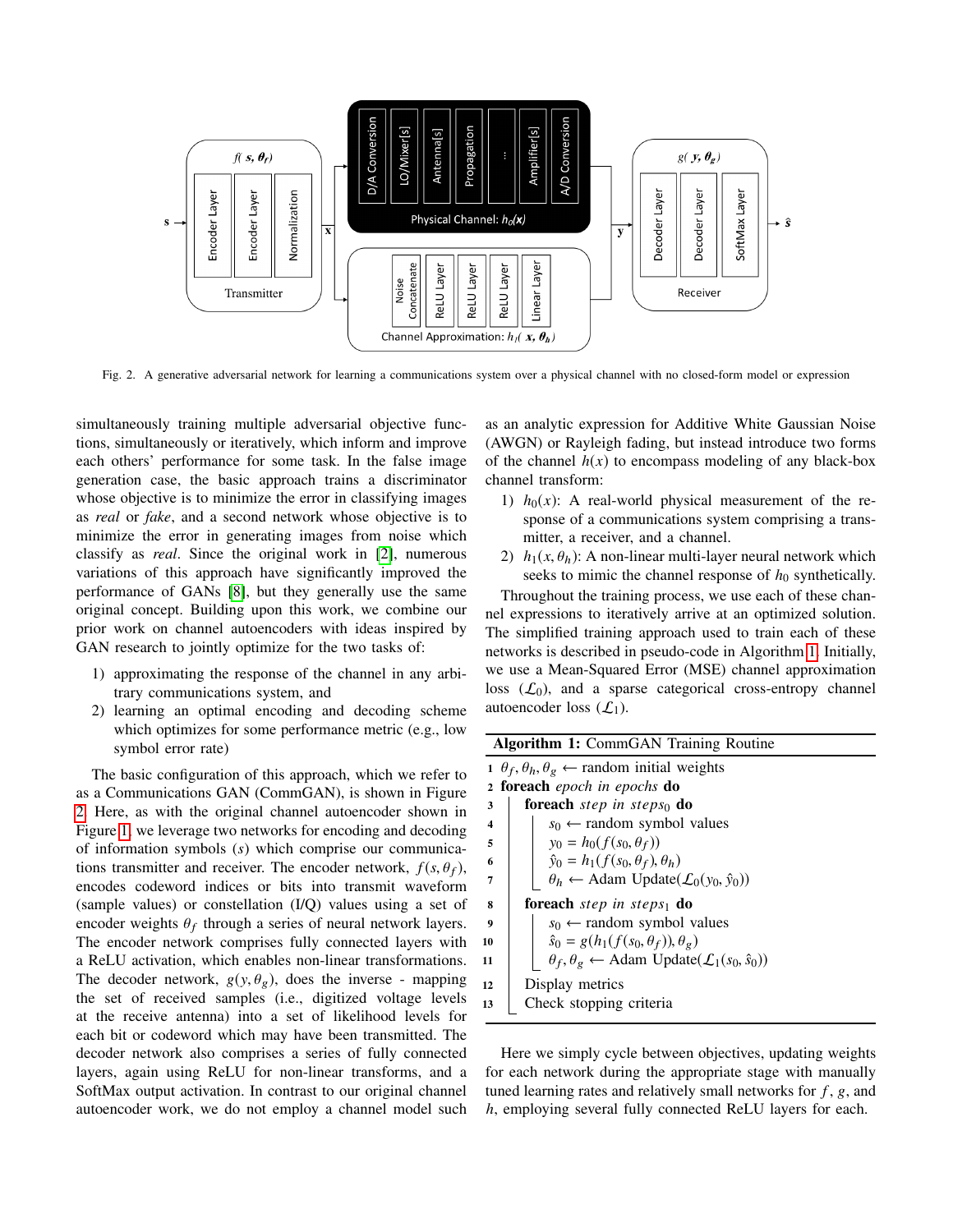

<span id="page-2-0"></span>Fig. 3. CommGAN loss curves during the training process

The physical channel  $h_0(x)$  is implemented using a Universal Software Radio Peripheral (USRP B210) [\[1\]](#page-3-7) and custom software tooling. The sample clocks of the transmit and receive hardware share a clock reference, but the devices have uncalibrated offsets and impairments from things like group delay, analog components, antenna and amplifier distortion, and over-the-air effects. We operate the radios in the 900 MHz ISM band using omni-directional whip antennas in a relatively benign indoor laboratory environment at a sample rate of 1 MSamp/sec. We loosely calibrate the transmit and receive times based on a rising edge pulse to within about 1 sample (1 microsecond), where fractional timing error and channel effects exist between the transmit and receive samples. For purposes of the encoder and decoder networks, we map information to 16 discrete symbols (i.e., 4 bits per symbol). We use 3 samples per symbol on the transmitter, and in each stage we send the three samples from one symbol and consider a single receive sample at the receiver, which occurs somewhere within the unaligned 3-sample time window (i.e., there is an un-calibrated symbol offset between the transmitter and receiver).

#### III. RESULTS

We found that normalization and noise insertion are important aspects of network training, just as they were in the fully simulated channel autoencoder implementation. Effects such as clipping (i.e., 'saturation') in physical analog-to-digital converters are helpful to capture in normalization to improve training convergence. Including an average power constraint, like those used in simulation, seem to mitigate un-helpful gradients - for instance, solutions which simply continually increase the transmit power.

The training process completes in less than five minutes using an NVIDIA Titan V GPU. Figure [3](#page-2-0) presents the loss curves of the channel approximation accuracy and the autoencoder symbol cross-entropy during the training process. Here, both functions reinforce the other, iteratively building better models of the channel and learning more optimal transmit signal representations as time and the number of epochs increase.



<span id="page-2-1"></span>Fig. 4. Learned CommGAN scheme over the 900 MHz ISM band using a USRP B210 at 1 MSamp/sec, encoding 4 bits into one receive symbol from 3 unaligned over-the-air transmit symbols

The resulting learned modulation scheme is a non-standard 16-QAM mode which achieves a symbol error rate of around 0.00714, measured over-the-air. Figure [4](#page-2-1) plots the encoding scheme's learned I/Q samples after training, showing the three complex transmitted samples and the single complex received sample, taken at some fractional time within the 3-sample time window, with an over-the-air channel. We can see that symbols 0, 1, and 2 learn to transmit similar constellations with varying scaling and rotation, which interpolate to form a clean non-standard 16-QAM receive constellation, shown in the bottom right, with a different rotation relative to the transmitted constellations.

# IV. CONCLUSION

We have shown in this paper that by using an adversarial approach we can learn function approximations for arbitrary communications channels, and that by jointly learning a channel function approximation and an encoder/decoder scheme we can learn effective communication systems which achieve robust performance without needing a closed-form channel model or implementation. Previously, over-the-air channel autoencoders required pre-training based on a closed-form model designed to match the expected deployment scenario and could not back-propagate through the black-box void of the radio channel, and thus only optimized the receiver side of the network [\[5\]](#page-3-3). Using an adversarial approach, we have shown that such a system can be learned directly on an unknown and uncharacterized physical channel, and that the